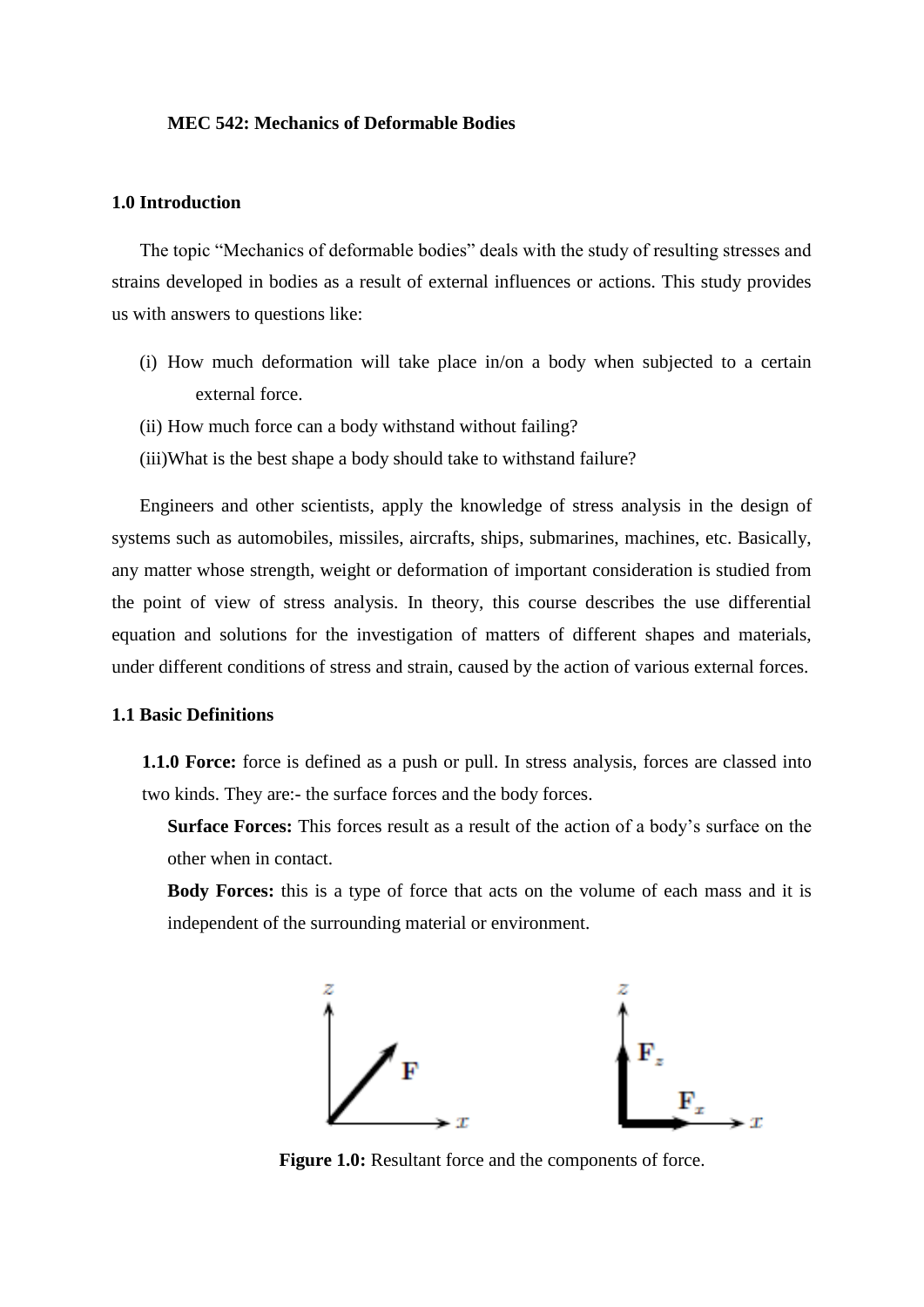### **1.1.1 Stress**

The intensity/effect of force on a body is dependent on the area of the surface it acts on. This intensity is called traction and it is normally represented in terms of its components, parallel and perpendicular to a surface.



**Figure 1.1a:** Traction component



**Figure 1.1b:** Traction components

Since mechanical requirement equilibrium must be satisfied, the surface must have equal and opposite tractions acting on the opposite surfaces. This pair of traction defines the surface stress vector  $\Sigma$  or **S** which is defined by the total force exerted on the surface of a body divided by the surface area of the body A.

$$
\Sigma = S = \frac{\Sigma F}{A}
$$
 (1.1)

Consider a situation where the resultant force acts on an area in such a way that  $A\rightarrow 0$ , the stress vector on the surface area exposed to the resultant force will be defined as:

$$
Stress Vector = \Sigma = \lim_{A \to 0} A \to 0 \frac{\Sigma F}{A}
$$
 (1.2)

Stress and traction are measured in  $N/m^2$ , Pa or bar.

The vector stress  $\Sigma$  is made up of the normal  $(\sigma)$  and tangential  $(\tau)$  stress components and can be thus resolved.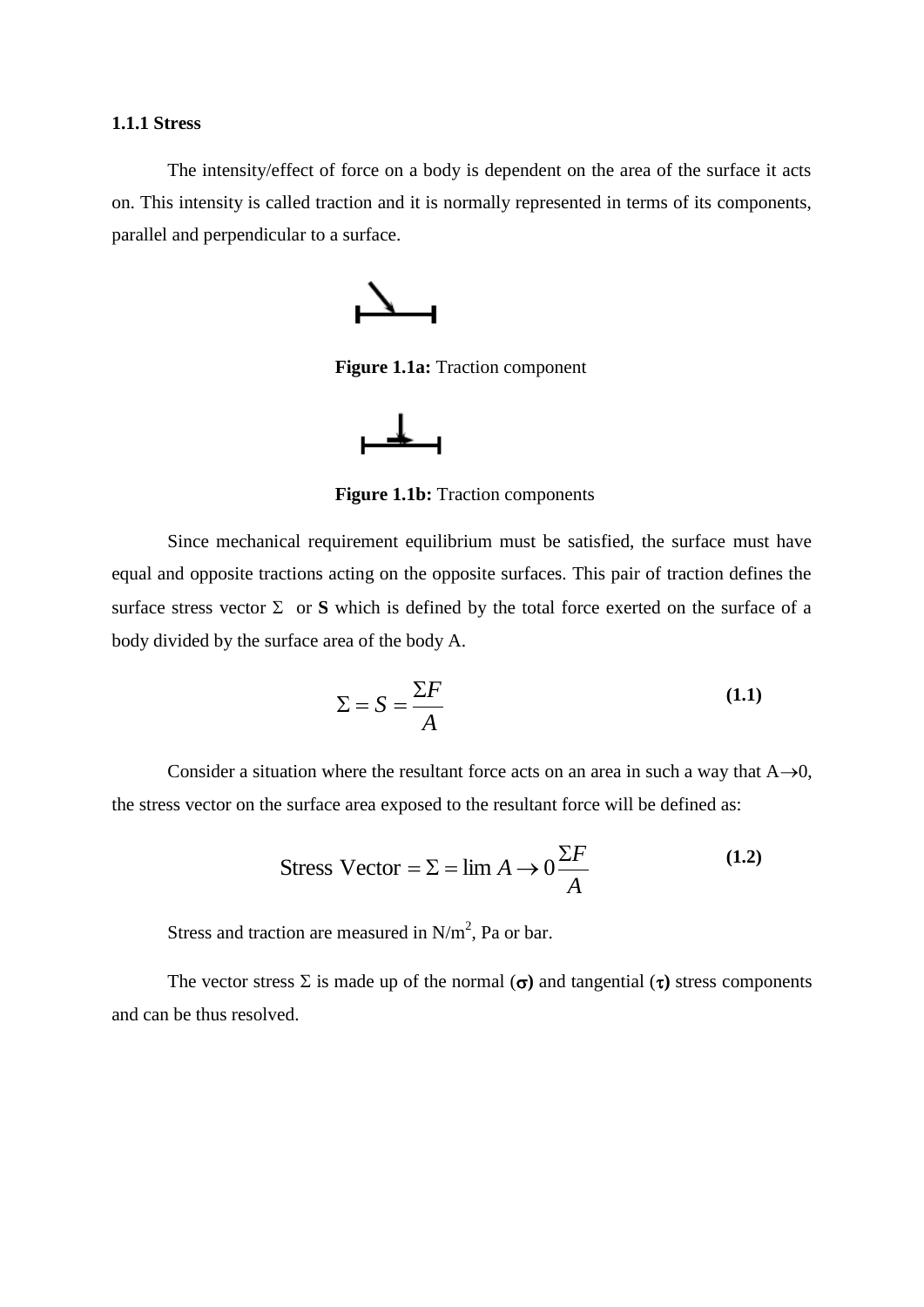

**Figure 1.2a:** Normal stress component  $(\sigma)$ 



**Figure 1.2b:** Tangential stress component  $(\tau)$ 

# **1.1.2 Strain**

Strain defines the change in dimensions and shapes of materials. The basic definition of strain is when the deformation takes place along one axis. It is expressed thus:



**Figure 1.3a:** Normal Strain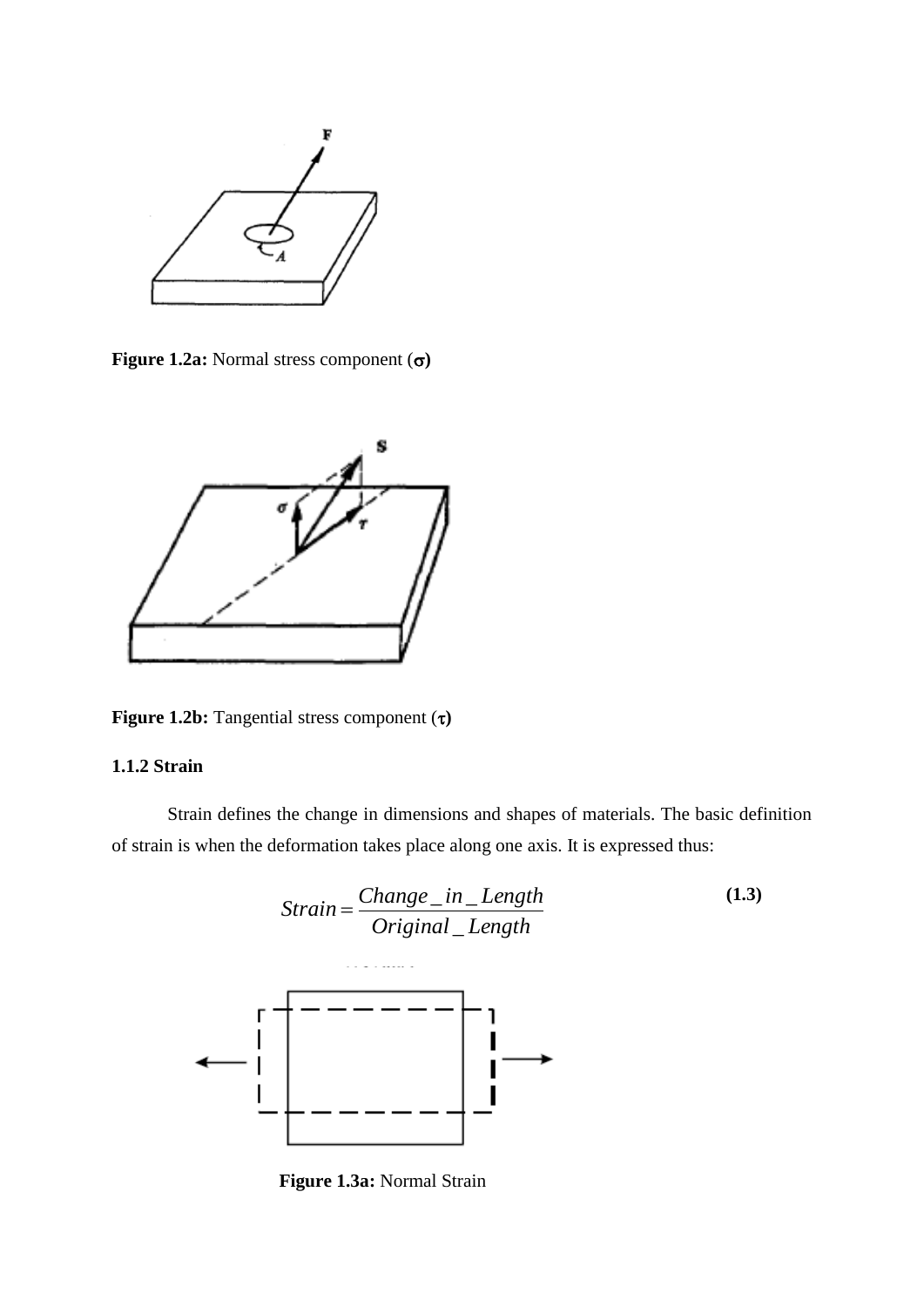

**Figure 1.3b:** Shear Strain

When a material is stretched, the strain is positive and when it is compressed, the strain is negative. This supports the signs of the stresses which would accompany these strains, tensile stresses being positive and compressive stresses negative. A material is said to undergone normal strain if there are changes in the materials dimension but not the shape, this implies that the material's angles do not change. In general, normal strains occur along the three mutually perpendicular axes.

## **1.2 Constitutive Equations**

A body under the influence of external forces is a continuum and the material's behaviour is mathematically characterized by **constitutive equations** also known as **material laws**. The following assumptions are made on material behaviours:

### **1.2.0 Material Behaviour Assumptions**

**1.2.1 Macroscopic Model:** All materials under examination are mathematically modelled as a continuum body. Nano, micro and meso level materials such as atoms, molecules and grains are neglected.

**1.2.2 Elasticity:** this implies that stress-strain response is reversible and consequently, the material has a preferred natural state. The natural state is referred to a state of the material at a reference temperature and with no load acting on it.

**1.2.3 Linearity:** the relationship between strain and stress for all materials is linear. (Hooke's law).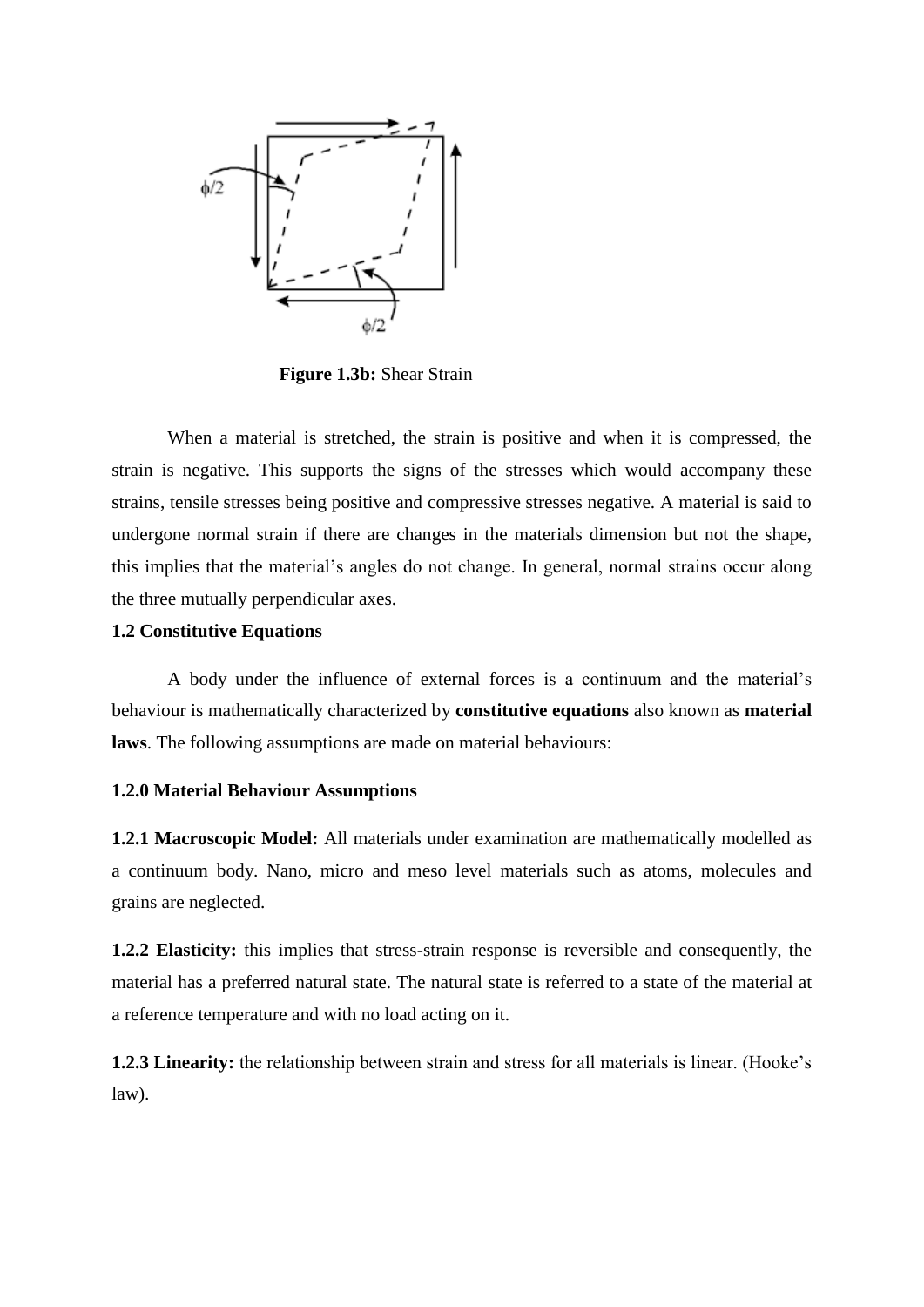**1.2.4 Small Strains:** Changes in the geometry of a body is neglected when deformation is considered to be very small. This assumption does not apply to highly deformable materials like rubber and some polymers.

**1.2.5 Isotropy:** The properties of the material are independent of direction. This assumption is suitable for materials such as metals, concrete, plastics, etc. For heterogeneous mixtures such as composites or reinforced concrete, which are *anisotropic* by nature is not suitable.

## **1.3 Tension Test**

Ideally, when a tension test is carried out on mild steel, the stress-strain behaviour varies with increase in load to the point of failure. The behaviour of the stress-strain relationship or the materials responses to loads are classed into regions: the elastic (linear), yield, strain hardening, localization and failure regions. In this elastic region, the onedimensional Hooke's law is assumed to hold.

Some engineering materials deviate from the above mentioned behaviour in response to loading. Some of the materials that fall into these categories are: - (i) the brittle (ii) moderately ductile and (iii) the non-linear from start. Even though such materials could be elastic, their linear elastic region cannot be easily identified.

For a well known material like steel, the tension behaviour can vary significantly, depending on its composition. Mild steel is highly ductile and clearly exhibits an extensive yield region while Hi-strength steel does not show a will defined yield point because it is less ductile.

It is worthy to note that all the grades of steel have approximately the same elastic modulus, which is the slope of stress-strain line in the region of the tension test.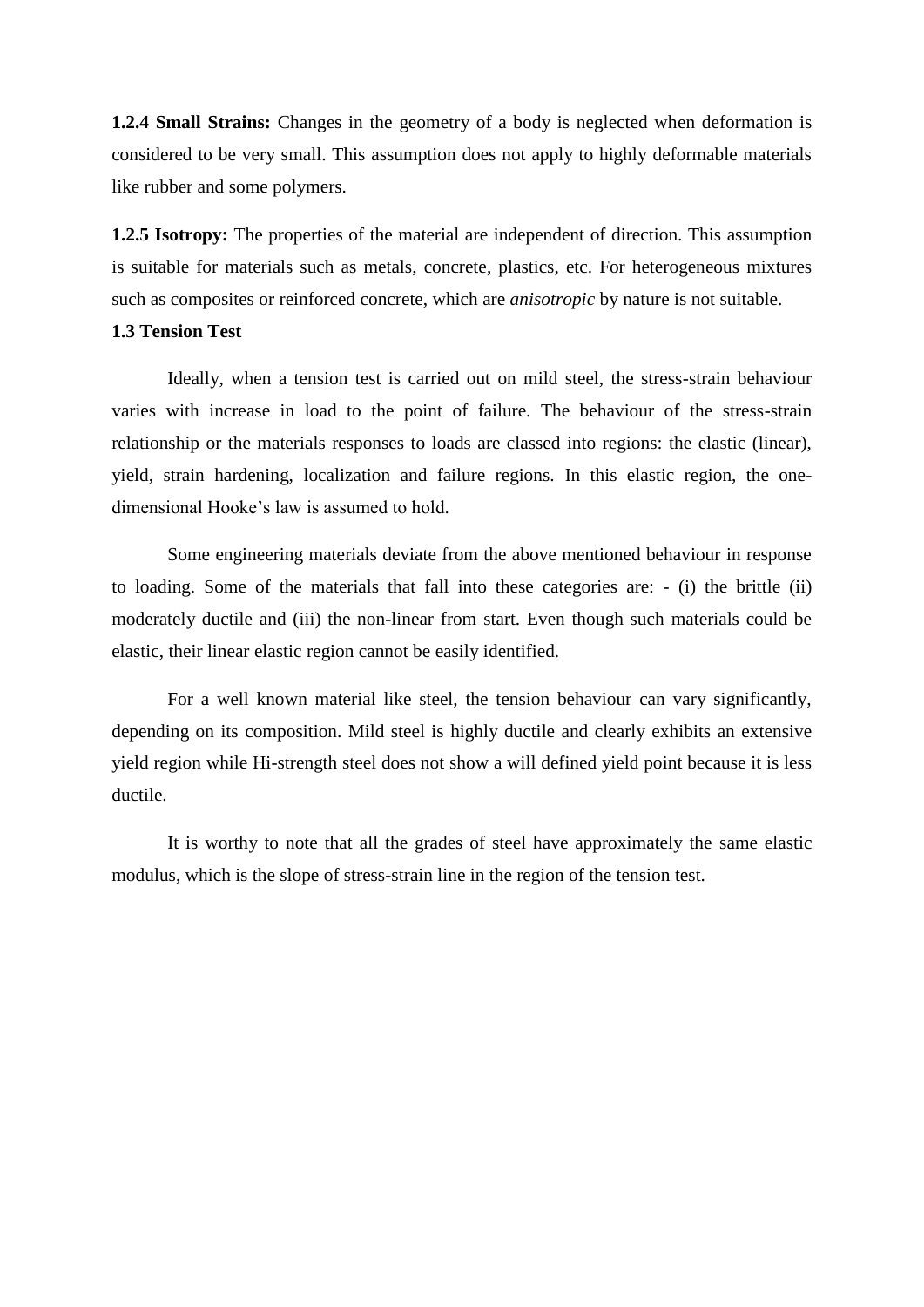

**Figure 1.4:** A typical tension test behaviour of mild steel with well defined yield point and extensive yield region.



**Figure 1.5:** Three material responses during tension test